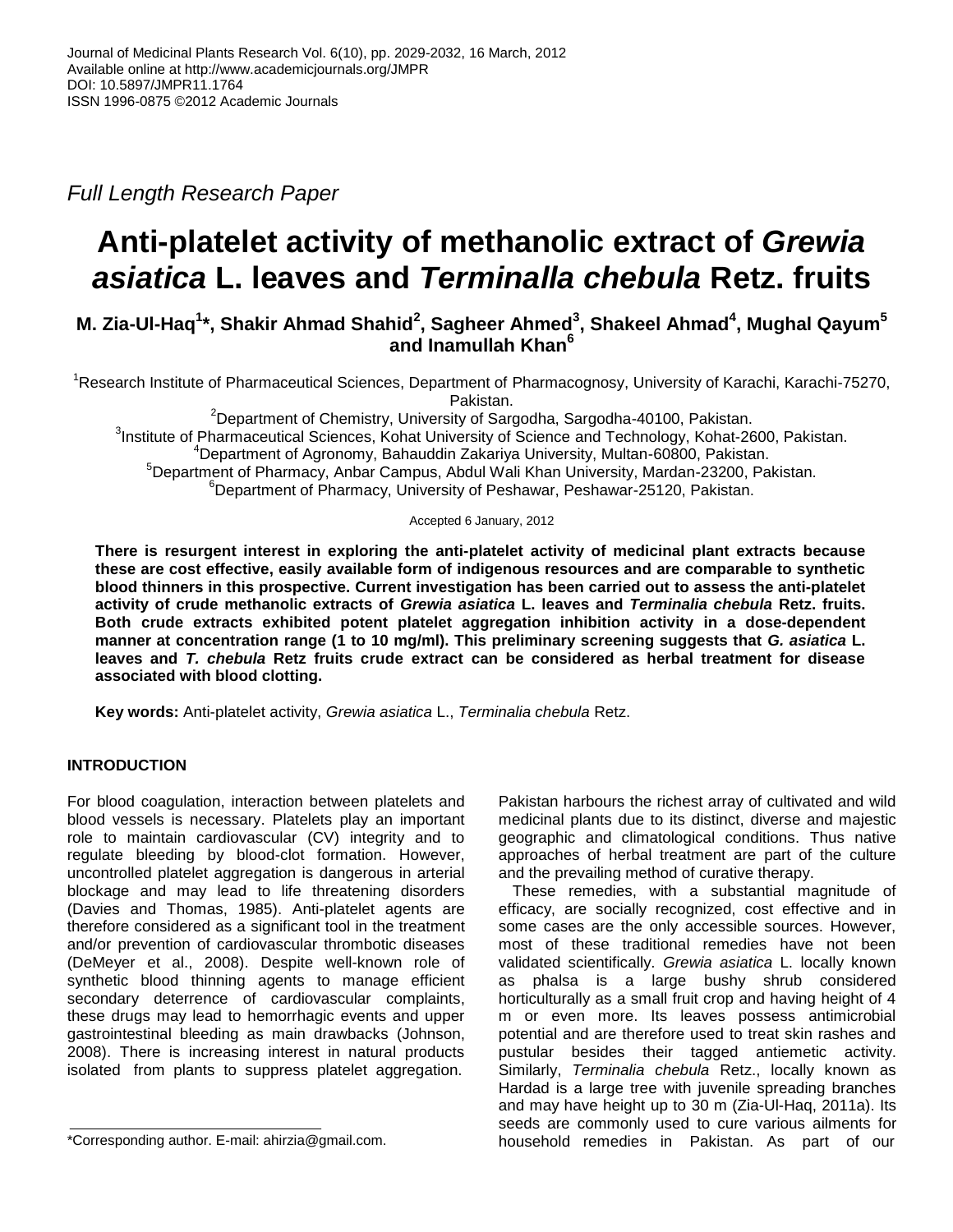

**Figure 1.** Effect of *G. asiatica* leaves extract on AA-induced platelet aggregation.

continuous studies on exploring the hidden potential of the indigenous flora of Pakistan (Zia-Ul-Haq et al., 2007a, b; 2008a, b; 2009, 2010, 2011a, b), we have evaluated anti-platelet potential of methanolic extracts of *G. asiatica* L. leaves and *T. chebula* Retz., fruits.

### **MATERIALS AND METHODS**

## **Plant material and preparation of crude extract**

*G. asiatica* L. leaves and *T. chebula* Retz., fruits were obtained from Department of Agronomy, Bahauddin Zakariya University, Multan, Pakistan and authenticated by Dr. Shakeel Ahmad, Assistant Professor of same department. Plant material was cleaned and soaked in methanol for 15 days with occasional shaking. It was filtered through a muslin cloth and then through a filter paper. Filtrate was evaporated under reduced pressure to a thick, semi-solid mass. This methanolic extract of each plant was used in the current experiment.

#### **Preparation of platelets**

Blood was taken via venepuncture from normal volunteers who were reported to be free of medication for 7 days. Blood samples were mixed with 3.8% (w/v) sodium citrate solution (9:1) and centrifuged at 260 g for 15 min at 20°C to obtain platelet rich plasma (PRP). The remaining blood samples were centrifuged at 1200 g for 10 min to obtain platelet poor plasma (PPP). Platelet count was determined by phase contrast microscopy and all aggregation studies were carried out at 37°C with PRP having platelet counts between 2.5 and  $3.0 \times 108$  ml<sup>-1</sup> of plasma (Shad

and Saeed, 2007).

# **Measurement of platelet aggregation**

Aggregation was measured by Dual-channel Lumi- aggregometer (Model 400 Chronolog Corporation, Chicago, USA) using 0.45 ml aliquots of PRP (Shah and Saeed, 1995; Shah et al., 1996). The final volume was be made up to 0.5 ml with crude extract, dissolved either in normal saline or appropriate vehicle known to be devoid of any effect on aggregation. Aggregation was induced by using arachidonic acid (AA). The anti aggregatory effects of extract was studied by incubating PRP with crude extract for 1 min followed by the addition of aggregating agent (AA). The resulting aggregation was recorded for 5 min after the challenge, by the change in light transmission as a function of time (Shah et al., 1999; Hussain et al., 2009) Figures 1 and 2.

#### **Statistical analysis**

All the data expressed are the mean of three experiments  $\pm$ standard error of the mean (SEM,  $n =$  Number of experiments) and the median effective concentrations  $(EC_{50})$  with 95% confidence intervals. P-value <0.05 was considered statistically significant.

# **RESULTS AND DISCUSSION**

Platelets activation do not play key role in homeostasis, moreover their hypersensitivity is reported to be related with development and progression of atherosclerosis.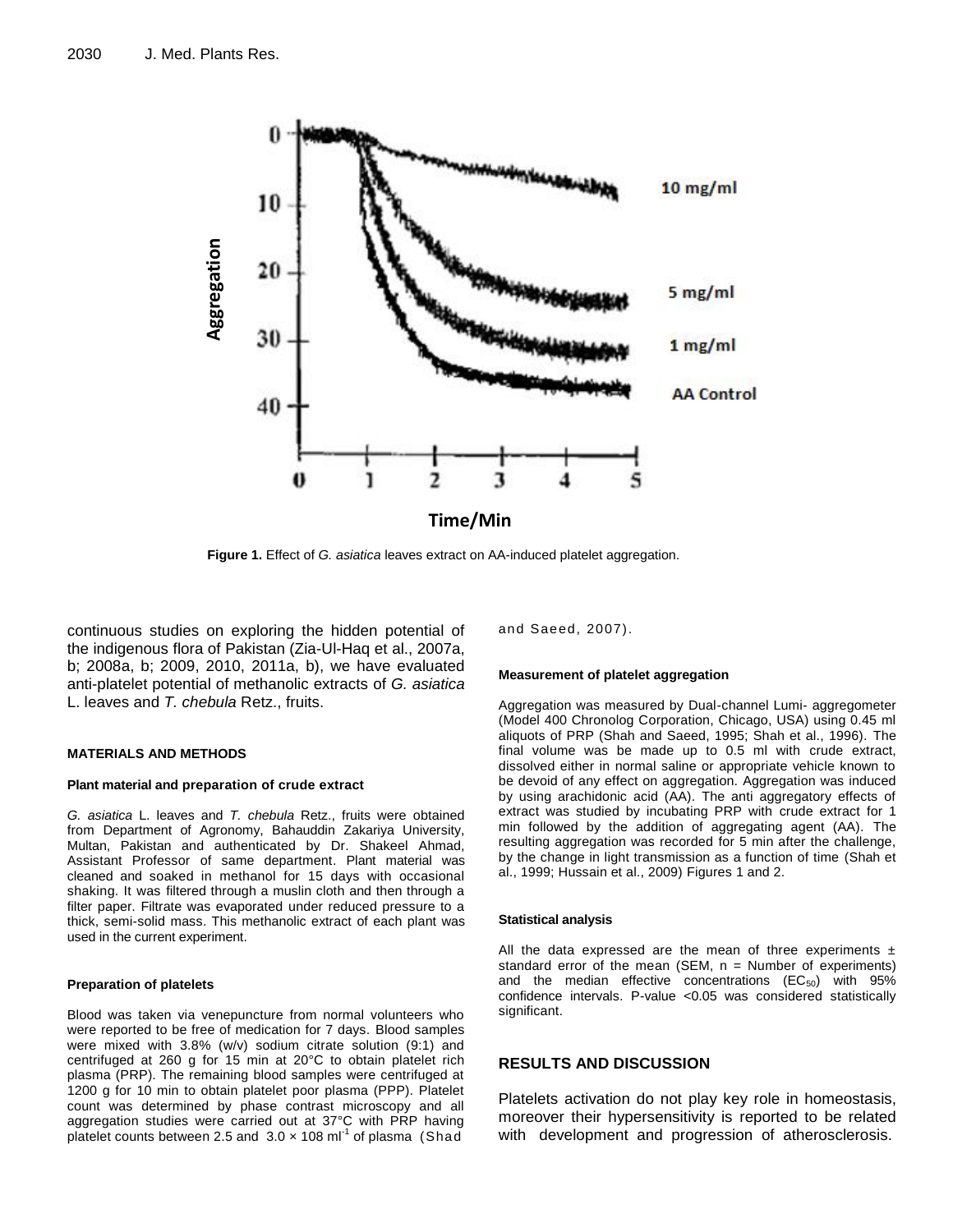

**Figure 2.** Effect of *T. chebula* fruit extract on AA-induced platelet aggregation.

Mechanistic studies indicate that anti-platelet agents significantly reduce the prevalence of primary and secondary coronary events related to cardiovascular disease (CVD). Administration of anti-platelet agents along with lipid-lowering measures and blood pressure monitoring, to all persons having age > 55 years can decrease the number of heart attacks and strokes by up to 80% (Law et al., 2003; Wald and Law, 2003). So, current study has been designed to find some natural anti-platelet agents. *G. asiatica* L. leaves extract showed dose dependent inhibition of AA-induced human platelet aggregation and more than 20% inhibition were observed at the initial dose of 1 mg/ml (Figure 1).

The effects at all three doses were significantly higher than the saline effect. More than 50% inhibition was observed at 5 mg/ml dose while maximum inhibition of 93% was observed with 10 mg/ml dose.  $(IC_{50}: 4.85)$ mg/ml). *T. chebula* Retz fruit extract showed dose dependent inhibition of AA-induced human platelet aggregation and only 5% inhibition was observed at the initial dose of 1 mg/ml (Figure 2). The effects at next two doses were significantly higher than the saline effect. More than 30% inhibition was observed at 5 mg/ml dose while maximum inhibition of 95% was observed with 10 mg/ml dose ( $IC_{50}$ : 6.74 mg/ml). It is reported previously that secreted Adenosine diphosphate (ADP) leads to AAstimulated aggregation, however other studies believe this response as being ADP-independent. Release of AA is a vital controlling factor in platelet adhesion and aggregation and interference with the arachidonate cascade is extensively used in hyperactive platelets therapy (Hashizume et al., 1997; Nosal and Jancinova, 2001). Therefore, investigated extracts may be a good source for development of antithrombotic agents targeting the inhibition of the AA cascade. However *G. asiatica* leaves extract was more potent than *T. chebula* fruits extract. Due to country-wide awareness of the importance of medicinal plants, there is need to ink-down a national policy on traditional medicinal knowledge and a development plan to uplift the system of traditional medicine as it is more culturally acceptable. There is dire need to build up more and better organized interdisciplinary studies among farmers, scientists, scientific research institutes and herbal industries of Pakistan to add value to medicinal plants from cultivation to marketing by processing, chemical analysis and bioactivity-guided fractionation to rationalize their folk uses.

## **REFERENCES**

- Davies MJ, Thomas AC (1985). Plaque fissuring the cause of acute myocardial infarction, sudden ischaemic death, and crescendo angina. Br. Heart J., 53: 363-373.
- DeMeyer SF, Vanhooelbeke KV, Broos K, Salles II, Deckmyn H (2008). Antiplatelet drugs. Br. J. Haematol., 142: 515-528.
- Hashizume T, Nakao M, Kageura T, Sato T (1997). Sphingosine enhances arachidonic acid liberation in response to U46619 through an increase in phospholipase A2 activity in rabbit platelets. J. Biochem., 122: 1034-1039.
- Hussain J, Jamila N, Abdullah GS, Abbas G, Ahmed S (2009). Platelet aggregation, antiglycation, cytotoxic, phytotoxic and antimicrobial activities of extracts of *Nepeta juncea*. Afr. J. Biol., 8(6): 935-940.
- Johnson S (2008). Known knows and know unknowns: Risks associated with combination antithrombotic therapy. Thromb. Res., 123: S7-S11.